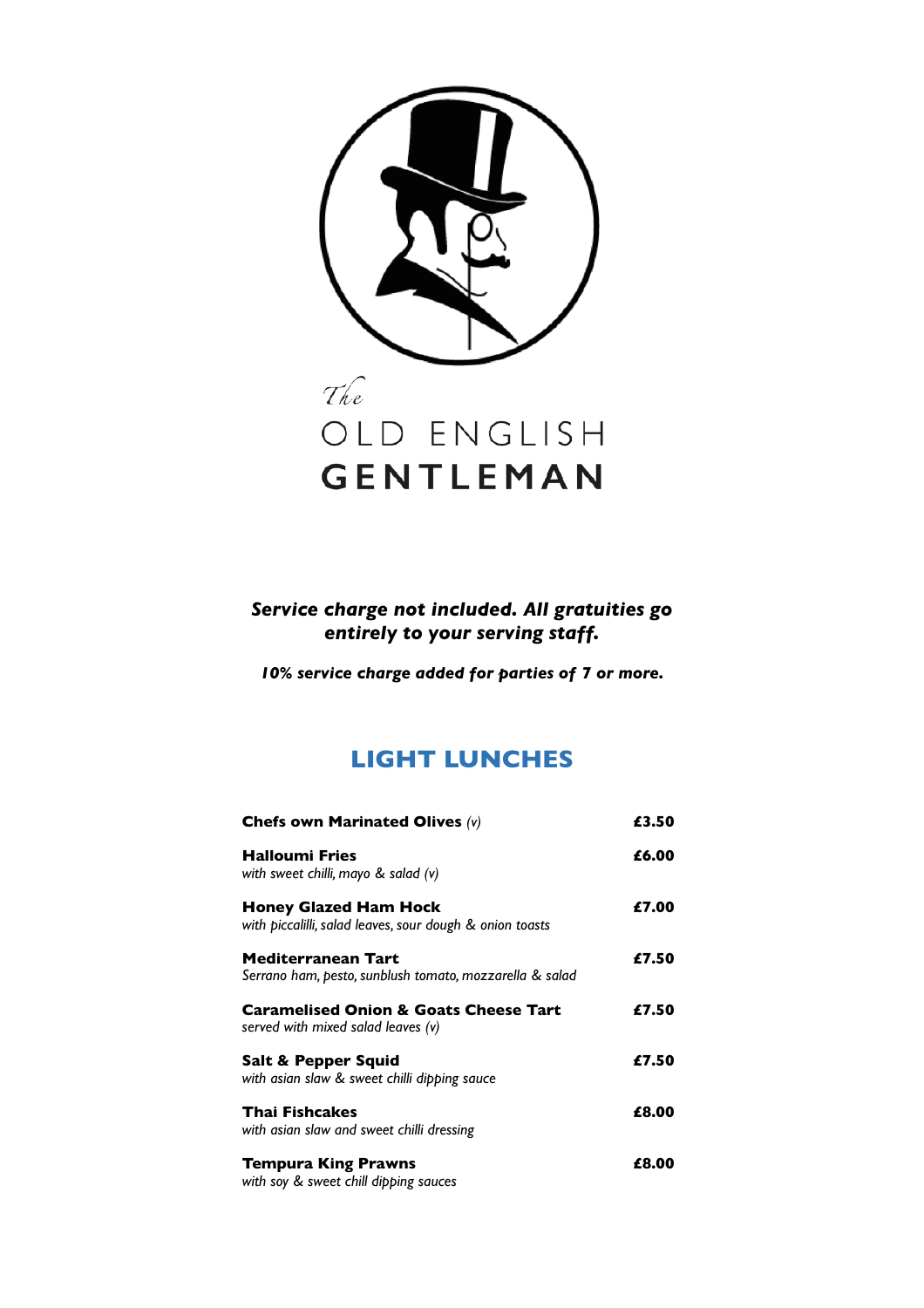### **HAND CUT SANDWICHES or WRAPS**

Choose from hand cut white, multi seeded bread or tortilla wrap served with a garnish of crunchy coleslaw & chips

| Cheddar Cheese & Fruit & Ale Chutney (v)                     | £6.50 |
|--------------------------------------------------------------|-------|
| Toasted Halloumi w/onions, peppers & Hummus £7.00            |       |
| Ham, Piccalilli & Rocket                                     | £7.50 |
| <b>Bacon, Brie &amp; Cranberry</b>                           | £8.00 |
| Chicken, Bacon & Avocado                                     | £8.50 |
| Crayfish and Prawns in Chilli Mayo w/Rocket                  | £8.50 |
| Homemade Hot Fish Fingers w/Tartare Sauce                    | £8.50 |
| <b>Minted Lamb Steak</b>                                     | £8.50 |
| with cucumber, feta, sunblush tomato & yoghurt/mint dressing |       |

## **PANINIS**

Served with a garnish of crunchy coleslaw & chips

| Roasted Vegetables & Mozzarella (v)                   | £7.50 |
|-------------------------------------------------------|-------|
| Tomato, Basil & Mozzarella (v)                        | £7.50 |
| Chicken, Pesto & Mozzarella                           | £8.00 |
| Ham, Cheese & Fruit and Ale Chutney                   | £8.00 |
| <b>Chorizo, Mozzarella &amp; Sun Blushed Tomatoes</b> | £8.00 |
| <b>Bacon, Brie &amp; Cranberry</b>                    | £8.50 |
| <b>Sirloin Steak Melt</b>                             | £9.50 |
|                                                       |       |

*with caramelised onions and either Stilton or Cheddar*

## **PLATTERS**

**Continental 'Sharing' Platter** (1/2 people) **£11.00 / £15.00**  *Sliced salami, serrano ham, chorizo, Ardennes pate, sunblush tomato & brie quiche, olives & sunblush tomatoes, served with toasted sour dough & onion slices*

**Seafood 'Sharing' Platter** (1/2 people) **£11.00 / £15.00**  *Crayfish & prawns, smoked salmon, white anchovies, smoked mackerel pate, smoked salmon & crayfish pate, prawns tempura, salt 'n' pepper squid, sliced cucumber & toasted sour dough & onion slices* 

**Ploughmans 'Sharing' Platter** (1/2 people) **£11.00 / £15.00**  *Sliced ham, mature cheddar, sausage roll, mini pork-pies, quiche lorraine, gherkins, pickled onions, piccalilli, fruit & ale chutney, with crusty bread*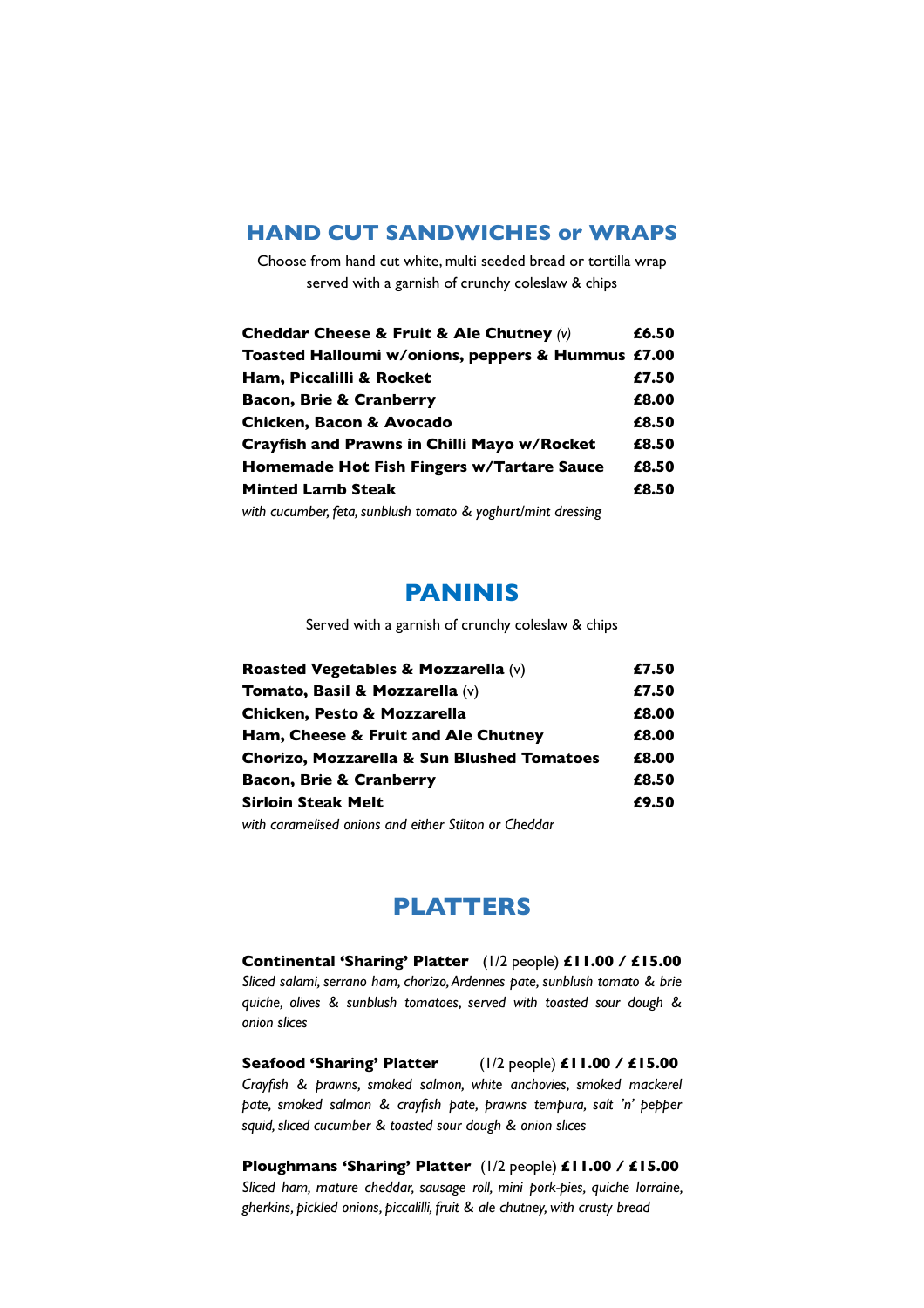# **SALADS**

| <b>Scottish Smoked Salmon &amp; Crayfish</b>                              | £12.50 |
|---------------------------------------------------------------------------|--------|
| with avocado, cucumber & mixed leaves in a lemon vinaigrette dressing     |        |
| Chicken, Bacon & Avocado                                                  | £12.50 |
| with cherry tomatoes & mixed leaves in a honey mustard dressing           |        |
| <b>Minted Lamb Leg Steak with Feta</b>                                    | £13.50 |
| Served with sun-blushed tomatoes, cucumber and yoghurt & mint dressing    |        |
| <b>Sirloin Steak</b>                                                      | £13.50 |
| Steak strips, sweet potatoes, salad leaves, served with a creamy balsamic |        |
| vinegar dressing                                                          |        |
| Tuna Steak                                                                | £13.50 |
| Sweet potatoes, cucumber, avocado, sunblush tomato, spring onions, with a |        |
| lime & coriander dressing                                                 |        |

# **BIGGER BITES**

| Moroccan Aubergine & Chick Pea Casserole $(v)$ £11.50<br>topped with melted mozzarella & rocket, served with a mint yoghurt dip &<br>flat bread |        |
|-------------------------------------------------------------------------------------------------------------------------------------------------|--------|
| <b>The OEG Beef Burger</b>                                                                                                                      | £12.50 |
| Hand-made (6.5-7.5 oz) steak mince burger, served in a brioche bun with<br>cheddar cheese, bacon, fried onions, coleslaw & chunky chips         |        |
| <b>Crispy Beer Battered Haddock</b><br>with mushy peas & chunky chips                                                                           | £12.50 |
| Home-made Lasagne                                                                                                                               | £12.50 |
| with steak mince & toasted pancetta, served with coleslaw & salad                                                                               |        |
| Chicken Arrabbiata Pasta                                                                                                                        | £12.50 |
| Grilled chicken breast with red pepper in a rich tomato, basil & chilli sauce,<br>topped with rocket & parmesan                                 |        |